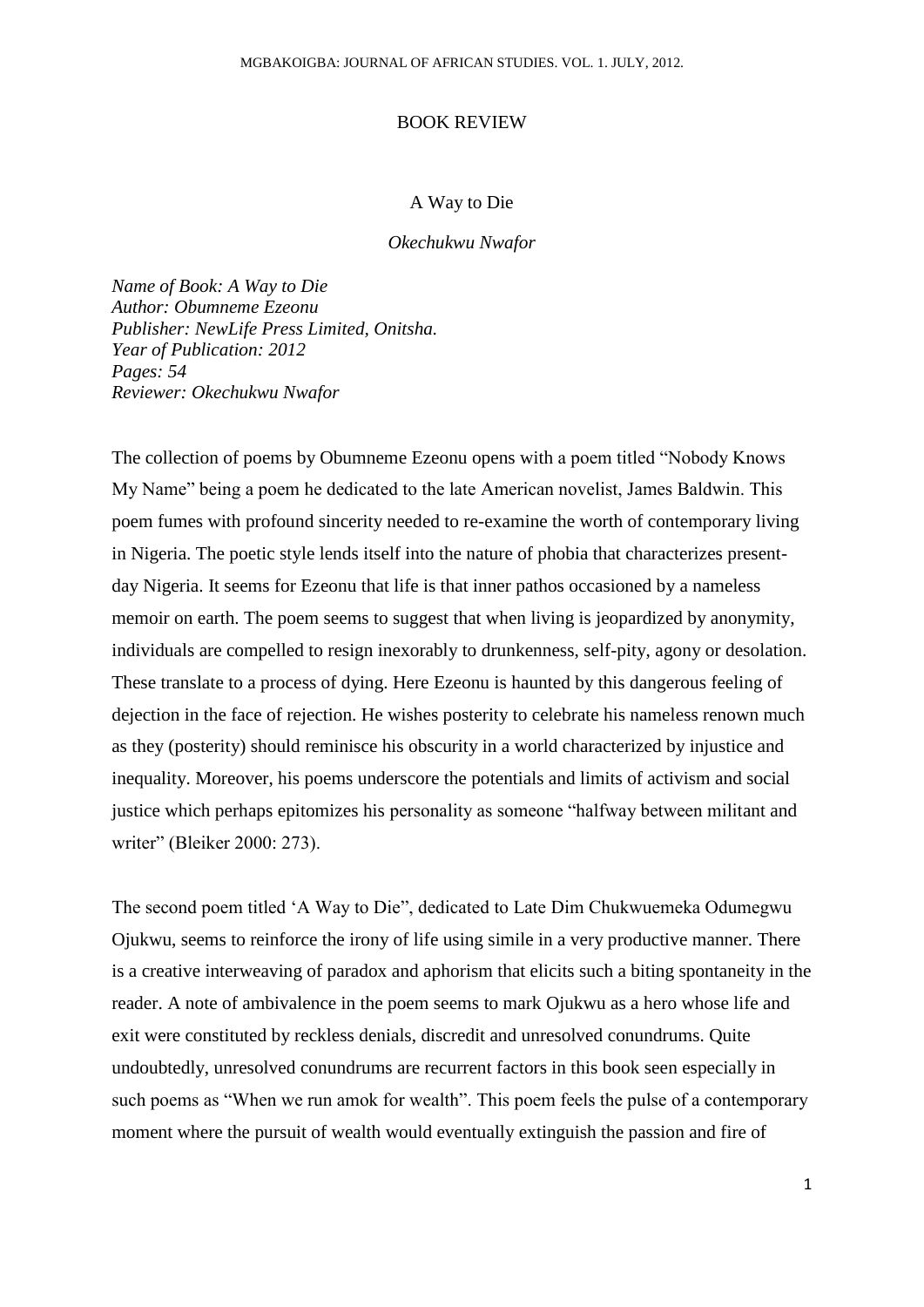gainful living. The poem paints a gloomy picture of the Nigerian state in a highly suggestive manner. It seems to suggest that we can never live to embody the good in man if we continue to run amok for wealth. When Ezeonu pours out his stream of cascading thoughts into the canvas of our grieving emotions, he leaves no stone unturned. He scribbles these painful graffiti on the walls of our heart, forcing us to shed blood as tears. But we never did. This is because we seem to have imbibed that ambivalent maxim of Fela"s "Suffering and Smiling".

"Suffering and Smiling" (p.15) is the third verse of the poem "Unemployment" and it paints an ever-ambivalent picture of today"s Nigeria: sublime yet dangerous, painful yet enjoyable, ugly yet beautiful. It is eminent that most Nigerians can approach so much suffering with such serenity and peace of mind. Indeed one can state that Ezeonu"s paradoxical use of language in "suffering and smiling" invokes a world that is both genuine and tactless; an astonishing and audacious work of metaphor in which the limits of being a Nigerian are brutally interrogated and rewritten.

It will be pertinent to dwell more critically on the title of this book, "A Way to Die." The American poet Hart Crane dived from a passenger ship and drowned himself. His last words: "Good-bye, everybody." For Crane, a way to die is to wave goodbye to depraved humanity before a suicide mission. Certain individuals have died more fatally or more peacefully but it is instructive that Obumneme Ezeonu captures the drama of death in his poem, *A Way to Die*. However, it seems that the only verse in Ezeonu"s poem that addresses something close to the deadly excesses of Crane is "some die like a reverberating echo, receding but heard." Crane is the reverberating echo that receded yet heard. His works demystify death in that logic: he is physically absent yet commands imposing presence through his works. I would rather add to Ezeonu"s verses that "some die like unsung heroes, who have bidden farewell without a word." Crane fits into this verse.

While Crane exposes a way to die, other great individuals have pronounced the nature of ways to die. For example, in the last words of the Scottish Physiologist, Dr William Hunter: "If I had the strength to hold a pen, I would write down how easy and pleasant a thing it is to die" (Bleiker 2000: 273). Hunter"s declaration, no doubt, casts dying as a gratifying process which individuals should embrace without apprehension or fear. If Hunter deploys words to moderate death and mollify its ominous characterization then it means that life itself could be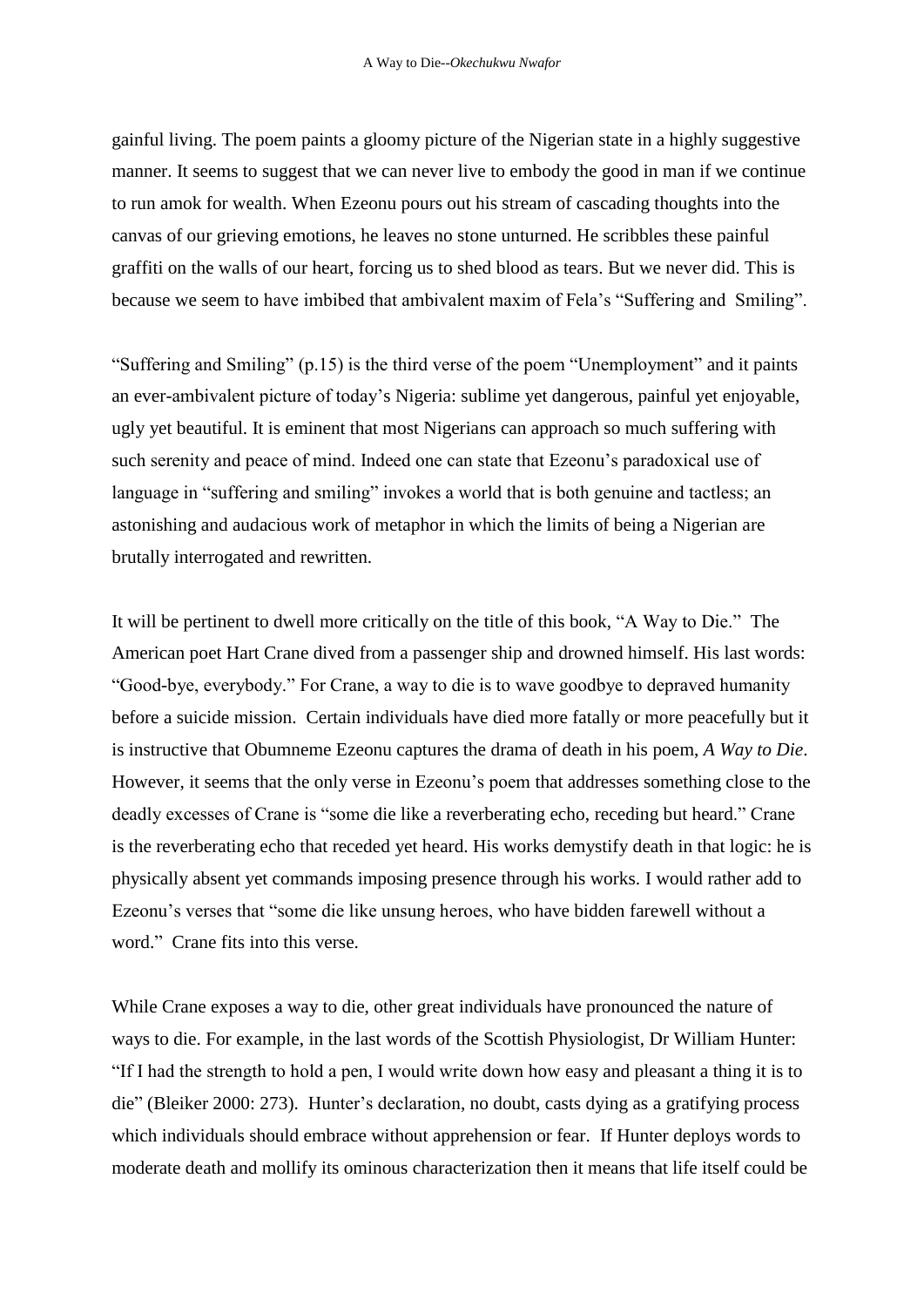a systematic collection of words needed to moderate severe human conditions. It means that words could be used to weave thorny life into malleable robe of gratification. Or that words could also be deployed in binding blissful living into hard resin of immutable sorrow. This later version, in my mind, is exactly what Ezeonu"s *A Way to Die* does in this collection. Therefore this collection encapsulates the tragedy of life, the folly of struggle, the acme of sorrow and the irony of fate. While a few poems deal with joys of living, a good majority dwell of melancholia and despondency as the current blight of Nigerians" psycho-social consciousness.

What strikes one with admiration are the sheer finesse, skill and ingenuity that aggregate in Ezeonu"s poetry. He gives us so much to rest upon, so much which communicates his disenchantment and cynicism with the contemporary society in Nigeria, especially through a solemn kind of emotional engagement that solicits our entire devotion. His collection is replete with a prognosis of danger, a lamentable feeling, a menacing outcry of emptiness and eternal damnation.

Pablo Neruda, a former Chilean diplomat, called for an "engaged poetry, one that speaks not only of love and beauty, but that is also permeated with a profound concern for social justice, for the impurity of the human condition" (Ibid, 273). Indeed Ezeonu"s commitment to the cause of social justice in unquestionable from his words:

The world is spinning on its head Buoyed on a mind gravely led This roaring wind blows nobody well But we"ve got a franchise from hell Abomination has come to stay Evil ways are back from holiday....

In a time when the minds of average Nigerians are pervaded by a disheartening euphoria and a psychology of resignation, it is instructive that Ezeonu"s poetry can serve to envision and re-vision a new form of socio-political life, one that weaves collective crises into an urgent poetic intervention.

Roland Bleiker observes that poetry began as a form of speaking that revolved around rhyme and other regularities (273). In this regard, one can argue that the rhythmic and rhyming elements of Ezeonu"s poetry seem to fulfil the function of social and moral memory. This, in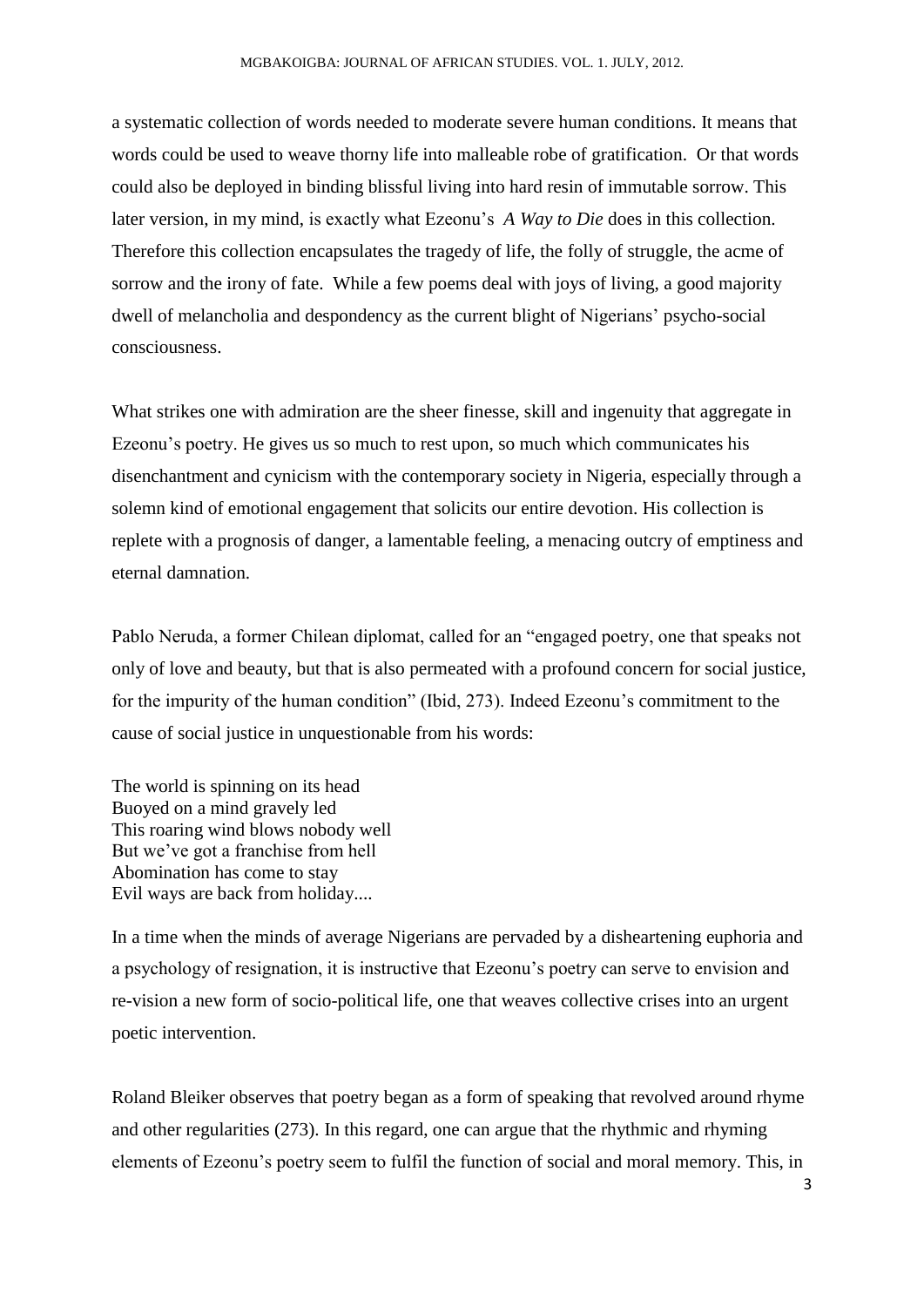my mind, is what is needed to maximize our likelihood of remembering and transcend the commonly perceived Nigerian syndrome of collective amnesia. In actualizing this task of remembering, one notices that this stylistic component of rhyme marks Ezeonu as a serious and active producer of meaning from non-meaning. To a large extent, Ezeonu deviates from the reigning trend of free verse which has seemed to arrest the attention of the younger generation of poets and which casts them as inactive writers who neither want to labour nor sweat.

In his continuous exploration of the imageries of violence, another poem titled *Pandemonium in the North* captures the increasing insecurity in Northern Nigeria. Ezeonu declares thus:

I see sorrows, tears and blood... Hunger and starvation In the North.

This is a political poem as much as a poem that mirrors the poetics of (in)security. For quite some time now, Northern Nigeria has been embroiled in severe terrorism and insecurity championed by the Boko Haram sect. In recognition of this, and given his other haunting thematic such as "What the Madman of Umunachi Said (2)", "My Life is a book", "Death of an Uncle", "Unemployment", among others, it is most befitting to describe Ezeonu"s poems as mementos of a national mess, loaded with heavy burdens of tragic events and armed with the yoke of political mis-governance. It is most remarkable that in "Unemployment" despite the fact that Ezeonu "has lost his dreams again" he exhibits a heroic defiance of extraordinary faith. Ezeonu writes:

I trudge home in despair Clutching my fate A bunch of diplomas That evades the eyes of luck

Suffering and Smiling I hear the sound of Fela Lifting my spirits Beyond the agony of another lost day

The personification of providence is seen in "the eyes of luck" and powerfully used to understudy the illicit abuse of office in Nigeria: a place where struggle does not survive on the platform of integrity, professionalism and meritocracy. Instead the use of "luck" serves as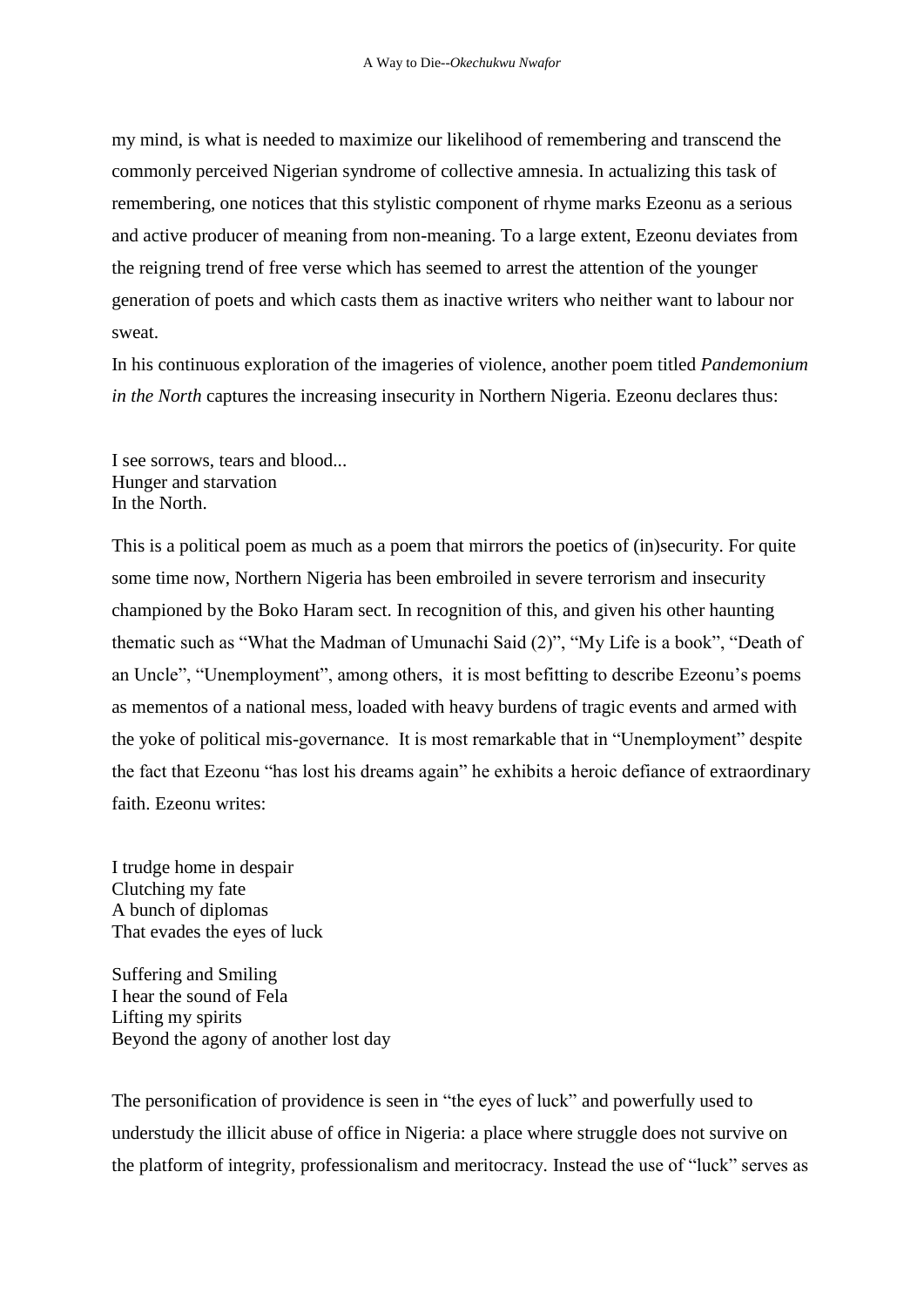a tactical and ostensibly political language euphemistically shifting the real causes of unemployment. One would rather not want to believe that "a bunch of diplomas" would consistently "evade the eyes of luck" if excellence were not sacrificed on the altar of mediocrity.

In the poem titled "Life is very much like a poem," we see a deft interweaving of personification and simile. Here, life becomes a feminine gender that compares to a poem; a poem that is itself "short and poignant", "immortal," "humorous," "emotional," "beautiful," to name a few. The powerful use of simile in this poem seems to drain the last drop of optimism in our pool of hope. This construction rather becomes a metaphor that problematizes the link between conviction and hopelessness. Either in "Ziena, child of destiny," or in "Unemployment," or in "A way to die," we see how simile is deployed to capture the complex occurrences and even inconsistencies and contradictions in the poet"s life. These are, however, accepted as the poet"s effort to make sense of certain socio-political phenomena in Nigeria.

In Ezeonu"s work, modern poetry"s subversion of realism is given a tangible exigency reminiscent of what the French philosopher, Henri Lefebvre, describes as "a false world" (1991: 5). Ezeonu"s poems connect us with the impressive promises of social realism, the pathos and struggle of daily life, and the grand betrayals of governance that pretends to 'democratize' us. In "The Infidel" Ezeonu mocks the pretensions of religious bigots, exposes their hypocrisy and delusions, but always returns to the struggling, human voices of the misled and dispossessed.

"Memorabilia," "Abominations has come to Stay," "Death of an Uncle," "Here I Lie," "The Lingering Hope," "After Death," "The Infidel" all invoke a certain poetic modernity that enables us to address the jaggedness – the corruption, the insecurity, and death – that is central to our structural, economic, and psychological reality. However, while "Memorabilia" recognizes the hidden fatality of a death that lurks by the corner of every vibrant life, "Death of an Uncle" ponders the vile with which apocalypse stifles the very strength of struggle. While "Abomination has come to Stay" mourns the blatant impunity of acculturation and globalization, "Here I Lie" bemoans the wasteful remnants of temporality. Yet if the exegesis of death is revealed in "After Death", "The Infidel" only reflects the violent and

5